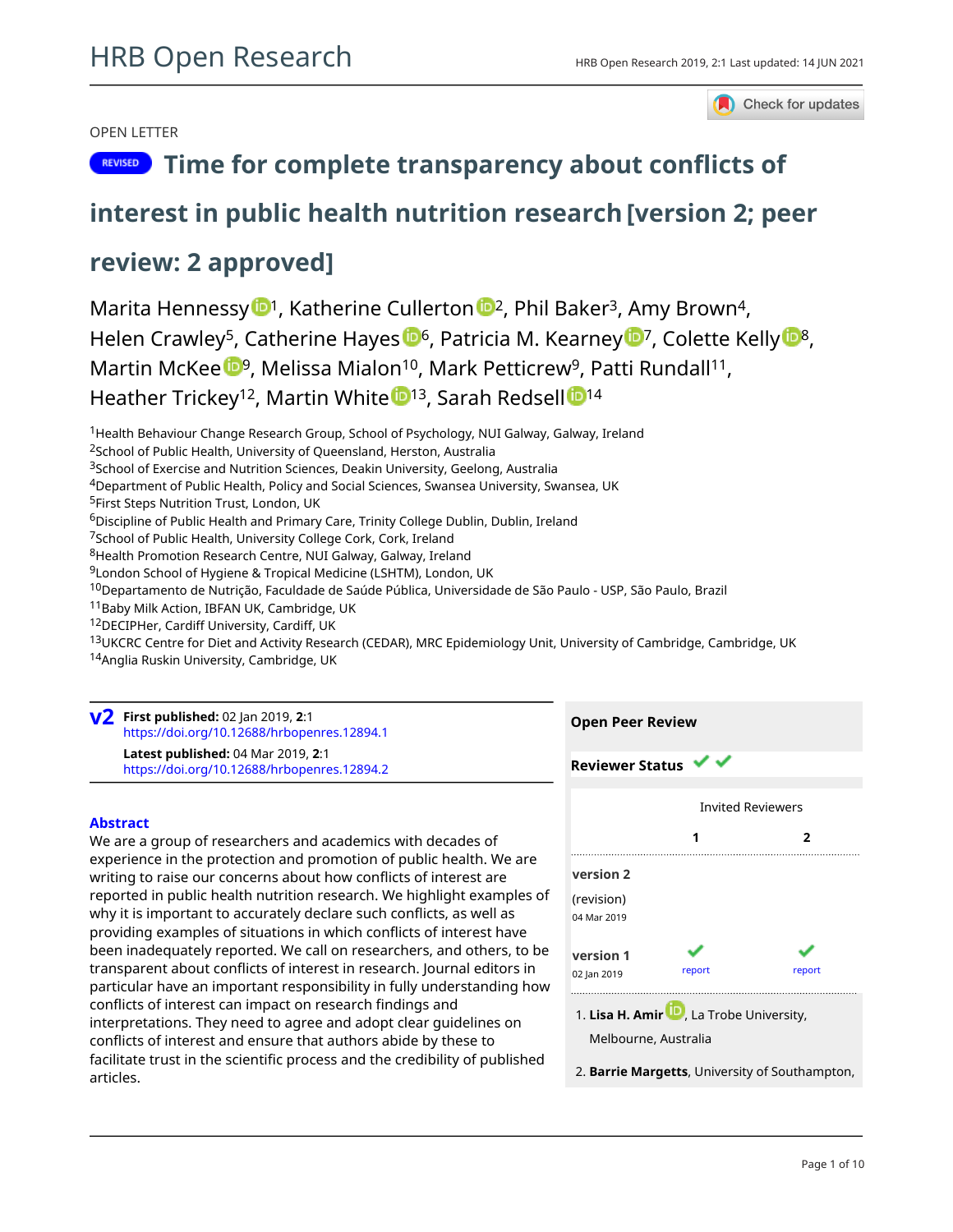### **Keywords**

Breastfeeding, commercial determinants of health, complementary feeding, conflict of interest, infant feeding, nutrition, public health, research funding

Southampton, UK

Any reports and responses or comments on the article can be found at the end of the article.

### **Corresponding author:** Marita Hennessy ([m.hennessy11@nuigalway.ie\)](mailto:m.hennessy11@nuigalway.ie)

**Author roles: Hennessy M**: Conceptualization, Writing – Original Draft Preparation, Writing – Review & Editing; **Cullerton K**: Conceptualization, Writing – Original Draft Preparation, Writing – Review & Editing; **Baker P**: Conceptualization, Writing – Original Draft Preparation, Writing – Review & Editing; **Brown A**: Conceptualization, Writing – Original Draft Preparation, Writing – Review & Editing; **Crawley H**: Conceptualization, Writing – Original Draft Preparation, Writing – Review & Editing; **Hayes C**: Conceptualization, Writing – Original Draft Preparation, Writing – Review & Editing; **Kearney PM**: Conceptualization, Writing – Original Draft Preparation, Writing – Review & Editing; **Kelly C**: Conceptualization, Writing – Original Draft Preparation, Writing – Review & Editing; **McKee M**: Conceptualization, Writing – Original Draft Preparation, Writing – Review & Editing; **Mialon M**: Conceptualization, Writing – Original Draft Preparation, Writing – Review & Editing; **Petticrew M**: Conceptualization, Writing – Original Draft Preparation, Writing – Review & Editing; **Rundall P**: Conceptualization, Writing – Original Draft Preparation, Writing – Review & Editing; **Trickey H**: Conceptualization, Writing – Original Draft Preparation, Writing – Review & Editing; **White M**: Conceptualization, Writing – Original Draft Preparation, Writing – Review & Editing; **Redsell S**: Conceptualization, Writing – Original Draft Preparation, Writing – Review & Editing

**Competing interests:** PR holds a small number of shares in Nestlé, for the sole purposes of raising concerns at their annual meetings. Other authors have no competing interests to disclose.

**Grant information:** MH is a PhD Scholar funded by the Health Research Board under SPHeRE/2013/1. The Health Research Board had no role in study design, data collection and analysis, decision to publish, or preparation of the manuscript. KC is funded by a grant from the Australian Government's Medical Research Future Fund. MM received a grant number 2017/24744-0, from the São Paulo Research Foundation (FAPESP), Brazil. The authors are solely responsible for the opinions, hypotheses and conclusions or recommendations expressed in this publication, and they do not necessarily reflect FAPESP's vision. MW holds grants from the UK Medical Research Council to develop guidance on managing interactions between researchers and commercial food and drink companies; and with the UK National Institute of Health Research (NIHR) to evaluate the UK's Soft Drinks Industry Levy. MW is also funded as Director of NIHR's Public Health Research Programme.

*The funders had no role in study design, data collection and analysis, decision to publish, or preparation of the manuscript.*

**Copyright:** © 2019 Hennessy M *et al*. This is an open access article distributed under the terms of the [Creative Commons Attribution](http://creativecommons.org/licenses/by/4.0/) [License](http://creativecommons.org/licenses/by/4.0/), which permits unrestricted use, distribution, and reproduction in any medium, provided the original work is properly cited.

**How to cite this article:** Hennessy M, Cullerton K, Baker P *et al.* **Time for complete transparency about conflicts of interest in public health nutrition research [version 2; peer review: 2 approved]** HRB Open Research 2019, **2**:1 <https://doi.org/10.12688/hrbopenres.12894.2>

**First published:** 02 Jan 2019, **2**:1 <https://doi.org/10.12688/hrbopenres.12894.1>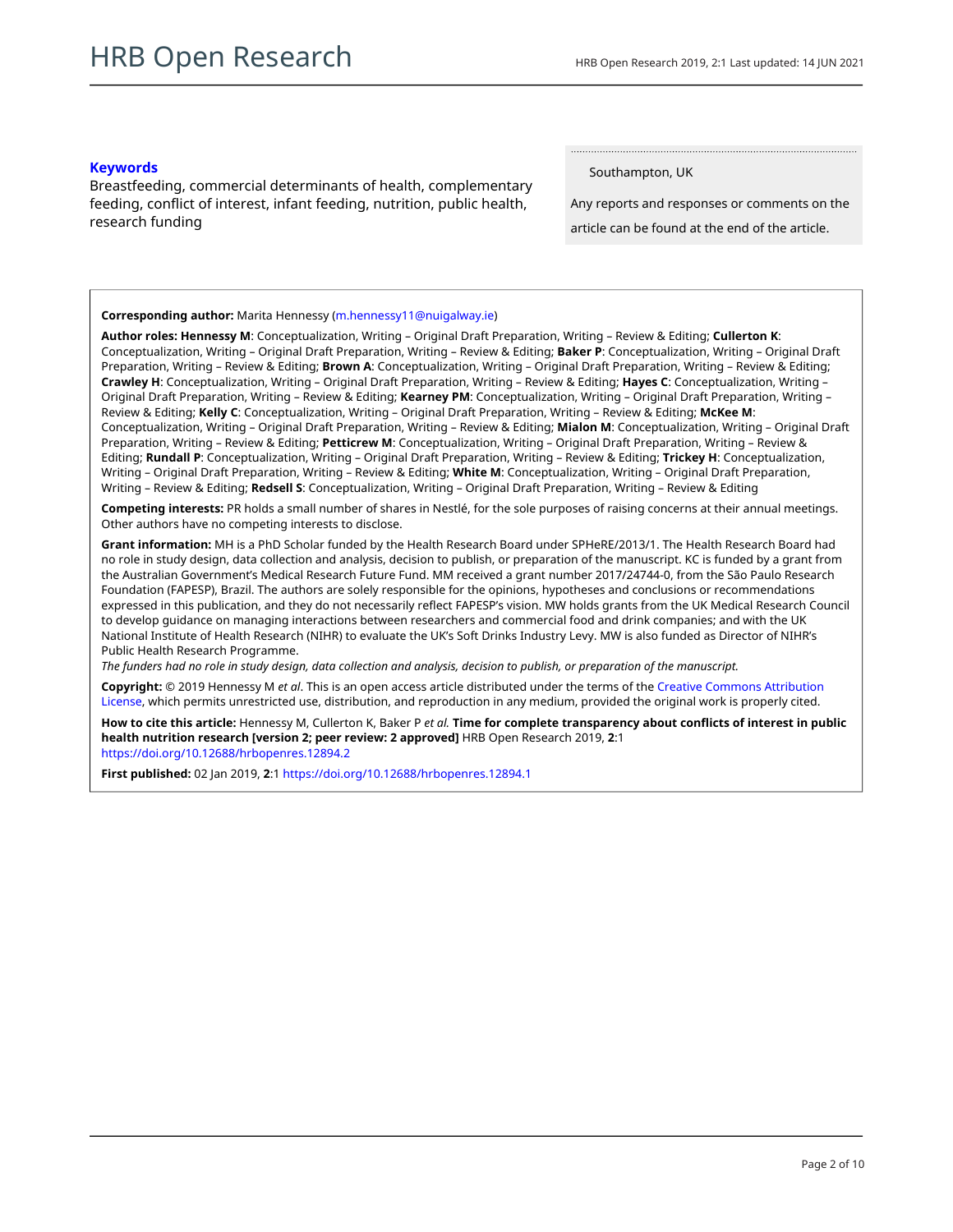### **Amendments from Version 1** *REVISED*

We thank the reviewers for their feedback on our open letter; we have addressed their comments as follows.

Lisa H. Amir:

- Abstract 2nd last sentence: "can impact on research findings" – you could add "and interpretations" or similar: **We have added the suggested text**.
- Letter 6th paragraph: first sentence needs a ref for ICJME guidelines: **Reference added**.
- Last sentence of this paragraph needs rewording of "its significance" which is confusing, to something like "the influence of funding on research reporting": **We have added the suggested text.**
- 7th paragraph: COI, personal communications. Should the name of the editor and/or date of personal communications be included here?: **This is not a requirement of HRB Open Research; we did not seek permission from the editor to include this information and therefore have not included these details.**
- Another thought it seems to me that public health journals could take a stance on these issues...: **Thank you for this information. We have added the following sentence: "Some journals and search engines have clear policies around conflicts of interest. For example, it is the policy of the International Breastfeeding Journal to decline for publication any manuscript that has received funding, sponsorship or any other means of support from breast milk substitute manufacturers."**

Barrie Margetts:

- I thought, but could not find the email links, that PubMed had agreed to include COI declarations in their abstracts - it would be good to check this out and add if confirmed: **Thank you for this suggestion. We have added the following text: "Since March 8, 2017, PubMed has included conflict of interest statements below the abstract when these statements are supplied by the publisher".**
- I have no substantive comments; one minor- WHO uses organization (not s). **This has been amended.**

**See referee reports**

Interactions between commercial food and drink companies<sup>1</sup> and professionals and bodies responsible for improving public health and health promotion have generated concerns for decades<sup>1-3</sup>. These interactions are often hailed as unique opportunities to make a difference to the public's health that would otherwise not be possible without industry involvement<sup>[3](#page-4-0)</sup>. In late 2018, a series of events attracted considerable media attention in the United Kingdom and beyond. In September, [Public Health](https://www.gov.uk/government/news/public-health-england-and-drinkaware-launch-drink-free-days)  [England announced their partnership with the alcohol industry](https://www.gov.uk/government/news/public-health-england-and-drinkaware-launch-drink-free-days)[funded body DrinkAware on a campaign called 'Drink Free](https://www.gov.uk/government/news/public-health-england-and-drinkaware-launch-drink-free-days)  [Days'](https://www.gov.uk/government/news/public-health-england-and-drinkaware-launch-drink-free-days), which has the stated aim of helping people cut down on the amount of alcohol they are regularly drinking. This

partnership was met with much criticism – with Public Health England's alcohol adviser, Sir Ian Gilmore, resigning from this role because of concerns that such interactions with alcohol industry actors and related industry-funded organisations come at the expense of public health<sup>[4](#page-4-0)</sup>. Then, in late November, Diabetes UK [announced that it had joined forces with sugar-sweetened bever](https://www.diabetes.org.uk/about-us/news/britvic-three-year-partnership)[age manufacturer Britvic in a three-year partnership](https://www.diabetes.org.uk/about-us/news/britvic-three-year-partnership). Again, this interaction was met with much public criticism, which [Diabetes](https://www.diabetes.co.uk/news/2018/nov/diabetes-uk-defends-sponsorship-deal-with-britvic-98872306.html)  [UK has rejected](https://www.diabetes.co.uk/news/2018/nov/diabetes-uk-defends-sponsorship-deal-with-britvic-98872306.html)<sup>[5](#page-4-0)</sup>. On a more positive note, in October 2018 the Dieticians Association of Australia terminated partnerships with food manufacturers and industry associations following long-standing criticism and internal member advocacy<sup>[6](#page-4-0)</sup>.

Such interactions with industry are also common among individual researchers. In a recent article published in the British Medical Journal, van Tulleken reported that cow's milk allergy may be acting as a Trojan horse for the €44bn global breastmilk substitute industry to forge relationships with healthcare professionals in the UK and around the world<sup>7</sup>. He further highlighted that many of those involved in producing milk allergy guidelines declared interests with breastmilk substitute manufacturers either at the time of writing or subsequently. A series of recent studies have highlighted links between nutrition researchers and Coca Cola<sup>[8,9](#page-4-0)</sup>, contributing to a narrative that pushes policy towards measures to increase exercise by children, which is of course a good thing, while deflecting attention from the role of sugarsweetened beverages in obesity and poor nutrition. Such interactions between public health, paediatric and nutrition experts and commercial food and drink companies can undermine trust in researchers and their scientific integrity<sup>10,11</sup>.

Concerns about interactions between researchers and commercial food and drink companies are well-founded as corporate interests typically prioritise investing in research that supports their policy and legal positions, and this can divert research attention away from questions that are more pressing for public health $12,13$ . Such interactions are also more likely to lead to findings that confirm the benefits or lack of harm of the sponsor's products<sup>14</sup>, even when independently sponsored research comes to differing conclusions. As early as 1965 the US sugar industry began funding research to downplay the role of sugar as a dietary risk factor for coronary heart disease, shifting the focus towards cholesterol and fat instead, with decades-long implications for nutrition guidance and policy<sup>15</sup>. A Cochrane review concluded that industry sponsored studies more often report findings in a direction that favours the sponsor<sup>16</sup>. Similarly, in a systematic review of the effects of soft drink consumption on nutrition and health, the authors found that studies funded by the food industry reported significantly smaller effects than did non–industry-funded studies<sup>17</sup>. Such industry-funded research generates doubt among scientists, policy-makers and the public by generating conflicting or confusing results<sup>18</sup>. In the light of these and other revelations, members of the public are increasingly sceptical about research that is supported by commercial funding<sup>19</sup>, as are members of the research community<sup>[20](#page-4-0)</sup>.

<sup>1</sup> Those involved in the primary production, manufacturing, wholesaling, retailing of fresh, packaged, or hot or cold ready-to-eat foods and/or drinks, as well as third parties working for such companies, including trade associations and research bodies.

An important element of maintaining public trust in the scientific process and the credibility of published articles is whether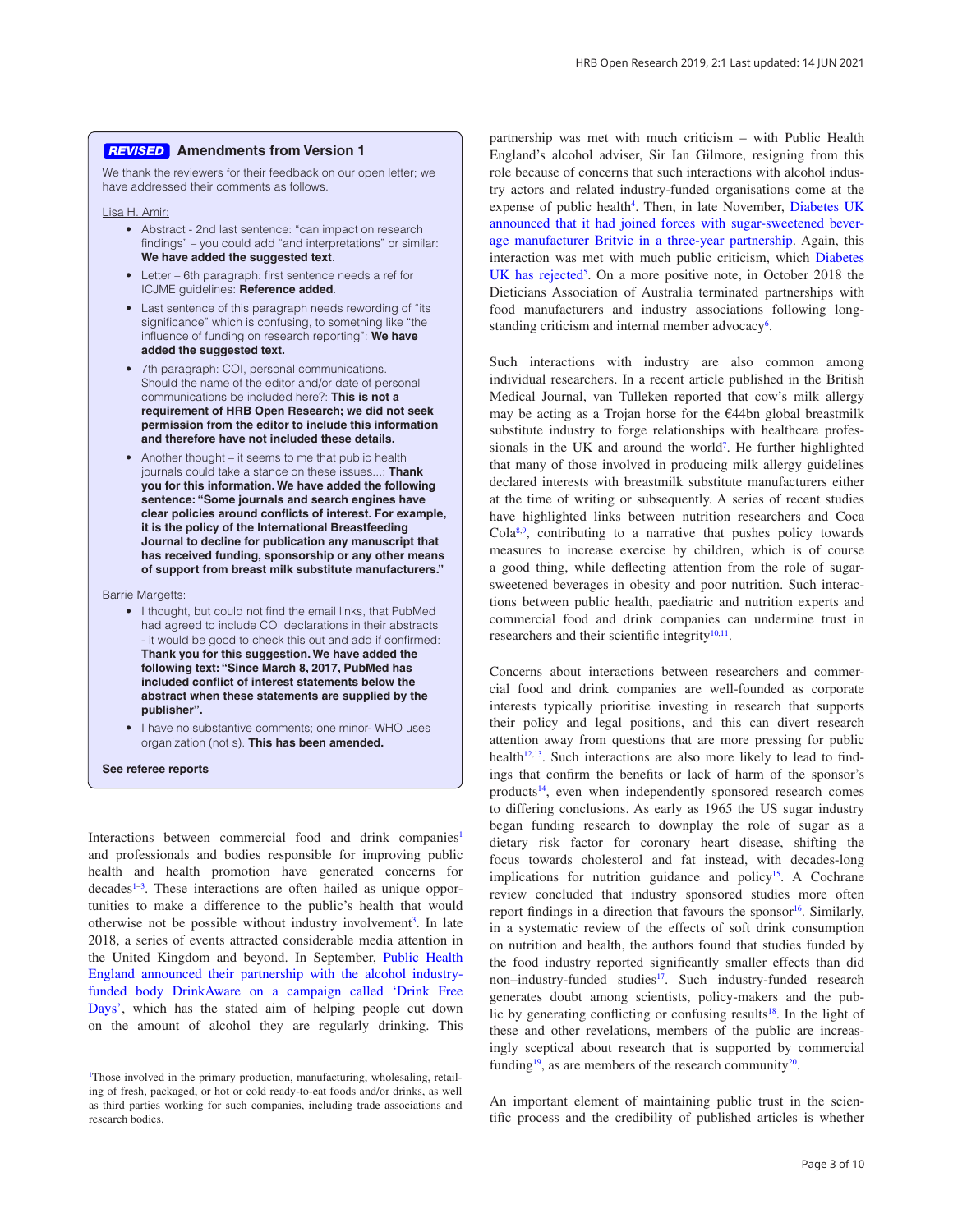conflicts of interest are transparently disclosed during the planning, implementation, writing, peer review, editing, and publication of scientific work. Determining what constitutes a conflict of interest can be difficult for researchers and editors as there is limited guidance available. However, when researchers receive funding from a commercial company to undertake research related to their products, brand or area of interest, a conflict of interest exists<sup>21</sup>. Although this seems obvious, a number of corporations have supported positions that seek to dismiss concerns about such conflicts by arguing that everyone has some interest, for example, in progressing their scientific reputation to attract further funding, so commercial sponsorship should not raise particular  $concerns<sup>22</sup>$ .

Procedures for the reporting of conflicts of interest are covered within the [International Committee of Medical Journal Editors](http://www.icmje.org/conflicts-of-interest/)   $(ICJME)$  guidelines<sup>23</sup>. Where authors do not conform to ICJME guidelines, journal editors must take responsibility for encouraging full disclosure. A common sentiment within the research community is that transparency is the key to appropriately managing and avoiding conflicts of interest; that is, as long as the authors are fully transparent, then readers can make up their own minds about conflicts of interest. However, this sentiment fails to acknowledge the limited understanding both academic and clinical researchers have on this issue $24.25$ . Of particular concern is the limited awareness of how research funding and unconscious bias work together. This relationship can result in researchers being influenced by funding even when they think they are being unbiased $26$ . Further limitations of disclosure are apparent from research showing that it may give licence to researchers to exaggerate their findings, while reviewers often fail to take adequate account of the influence of funding on research reporting<sup>27</sup>.

Recently in a scientific article published ahead of print in Annals of Nutrition and Metabolism, the authors of the article stated that they had "no conflicts of interest or financial ties to disclose" despite declaring that the writing of the article was supported by Nestlé Nutrition Institute<sup>28</sup>. This Institute has clear links with Nestlé<sup>29</sup>, the world's biggest breast-milk substitute and complementary baby food manufacturer $30$ , and therefore it has a clear financial interest in the study<sup>31</sup>. We wrote a Letter to the Editor of the journal to raise our concerns about how conflicts of interest were reported therein. The Editor declined to accept our letter for publication asserting that the authors had disclosed their funding source and that readers could apply their own interpretation. The Editor further stated that the Editorial Board would critically review and question conflict of interest (COI) statements where questions may arise, but added that COI declaration remains the responsibility of the authors (personal communications, 11 November 2018). While COI is the responsibility of the authors to declare, it is the responsibility of the journal to have robust policies and to clearly explain them in a way that leaves no room for ambiguity.

The practice of declaring no conflicts of interest while also reporting financial support from vested interests is not uncommon

in early life nutrition research. This occurs despite the World Health Organization highlighting the need to avoid conflicts of interest in all areas relating to infant and young child feeding in [at least eight World Health Assembly resolutions.](http://www.babymilkaction.org/conflicts-of-interest) In a paper outlining the recommendations of an International Expert Group around follow-up formula for infants, several authors reported financial ties with breast-milk substitute companies yet declared that "none of the authors reports a conflict of interest"<sup>32</sup>. Shortcomings in editorial policies toward conflicts of interest (financial and nonfinancial) of editors and other staff involved in manuscript decisions have previously been highlighted<sup>33</sup>. Indeed, the ICJME guidelines state that all those involved in the peer-review and publication process, including authors, peer reviewers, editors, and editorial board members of journals, must consider their conflicts of interest and disclose all relationships that could be viewed as conflicts of interest.

Researchers and journals have important responsibilities regarding conflicts of interest $34$ . Some journals and search engines have clear policies around conflicts of interest. For example, it is the policy of the International Breastfeeding Journal to decline for publication any manuscript that has received funding, sponsorship or any other means of support from breast milk substitute manufacturers<sup>35</sup>. Since March 8, 2017, PubMed has included conflict of interest statements below the abstract when these statements are supplied by the publisher  $36$ . It is time to for researchers, journals, funders and others involved in the research process, to engage more critically with the challenges of conflicts of interest in research. This requires clear understanding of what is, and is not, a conflict of interest, how to identify them, the impacts of conflicts of interest on scientific integrity, how to prevent them, and greater transparency in the reporting of conflicts of interest in research, something that is often lacking<sup>37</sup>. Journal editors in particular have an important responsibility in fully understanding how conflicts of interest can impact on research findings and the credibility of published articles for journals and authors.

Clear guidelines on managing interactions with commercial food and drink companies, including avoidance of damaging conflicts of interest, are urgently needed. Journals will need to play an important role in implementing such guidance. To aid in this process, a project funded by the UK's Medical Research Council has reviewed evidence and built international consensus on the principles that underpin governance of interactions between researchers and commercial food and drink companies. Guidance for researchers, journals and funders will be published in 2019[38](#page-5-0). It will enable researchers to identify and assess conflicts of interest at different stages of the research process and suggests governance strategies to manage these.

Journals – as well as research institutions, professional bodies and funders – should use this forthcoming guidance to formulate or update their own conflict of interest policies and ensure that authors, peer reviewers, editors, and editorial board members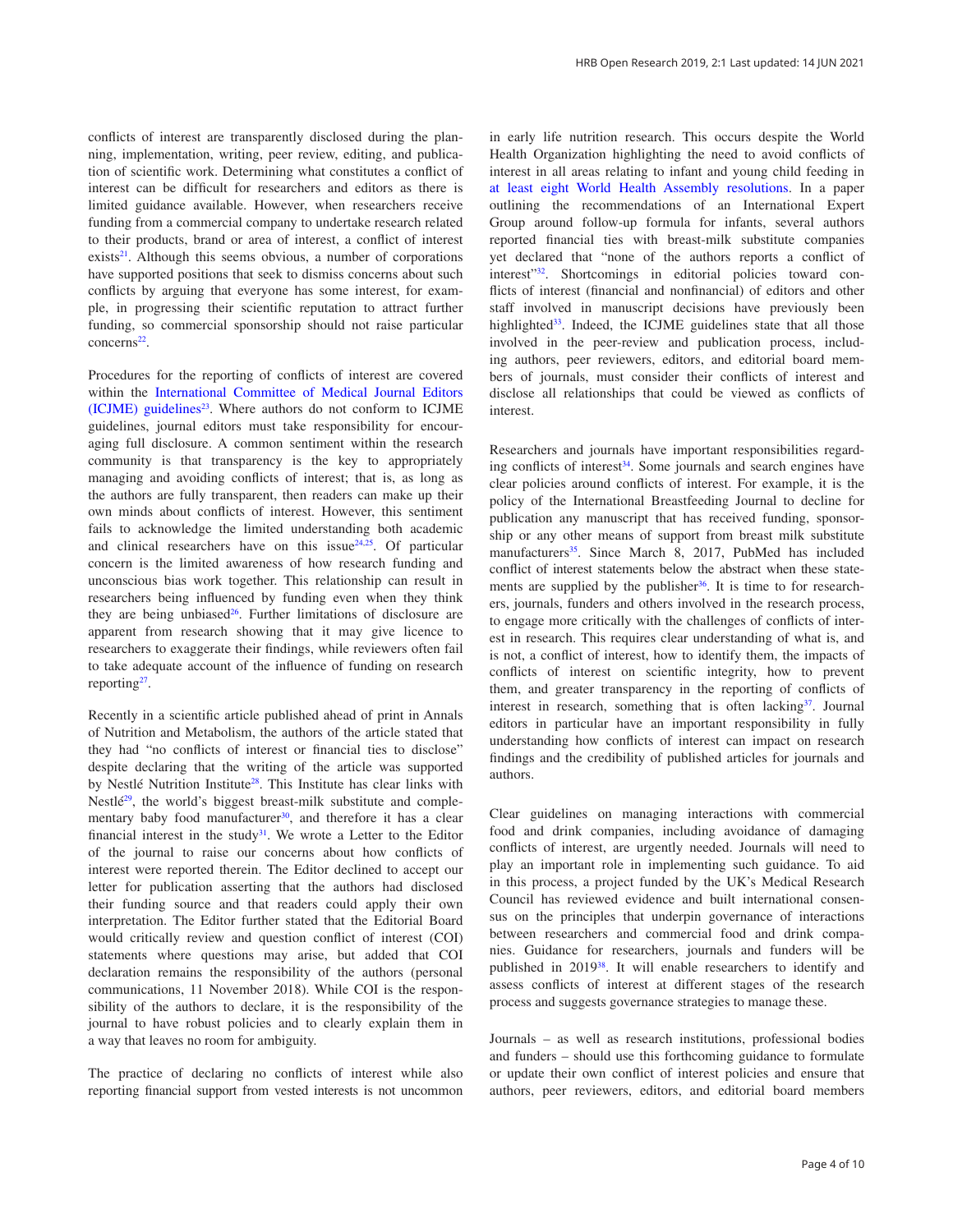<span id="page-4-0"></span>abide by these to promote trust in the scientific process and the credibility of published articles.

### **Disclaimer**

The views expressed in this article are those of the author(s). Publication in HRB Open Research does not imply endorsement by the Health Research Board of Ireland.

### **Data availability**

No data is associated with this article.

#### Grant information

MH is a PhD Scholar funded by the Health Research Board under SPHeRE/2013/1. The Health Research Board had no role in study design, data collection and analysis, decision to publish, or preparation of the manuscript.

KC is funded by a grant from the Australian Government's Medical Research Future Fund.

MM received a grant number 2017/24744-0, from the São Paulo Research Foundation (FAPESP), Brazil. The authors are solely responsible for the opinions, hypotheses and conclusions or recommendations expressed in this publication, and they do not necessarily reflect FAPESP's vision.

MW holds grants from the UK Medical Research Council to develop guidance on managing interactions between researchers and commercial food and drink companies; and with the UK National Institute of Health Research (NIHR) to evaluate the UK's Soft Drinks Industry Levy. MW is also funded as Director of NIHR's Public Health Research Programme.

*The funders had no role in study design, data collection and analysis, decision to publish, or preparation of the manuscript.*

#### **References**

- 1. Durand MA, Petticrew M, Goulding L, *et al.*: **An evaluation of the Public Health Responsibility Deal: Informants' experiences and views of the development, implementation and achievements of a pledge-based, public-private partnership to improve population health in England.** *Health Policy.* 2015; **119**(11): 1506–14. **PubMed [Abstract](http://www.ncbi.nlm.nih.gov/pubmed/26433565)** | **[Publisher](http://dx.doi.org/10.1016/j.healthpol.2015.08.013) Full Text**
- 2. Galea G, McKee M: **Public-private partnerships with large corporations: setting the ground rules for better health.** *Health Policy.* 2014; **115**(2–3): 138–40.
- **PubMed [Abstract](http://www.ncbi.nlm.nih.gov/pubmed/24581699)** | **[Publisher](http://dx.doi.org/10.1016/j.healthpol.2014.02.003) Full Text** 3. Nestle M: **Food company sponsorship of nutrition research and professional activities: a conflict of interest?** *Public Health Nutr.* 2001; **4**(5): 1015–22.
- **PubMed [Abstract](http://www.ncbi.nlm.nih.gov/pubmed/11784415)** | **[Publisher](http://dx.doi.org/10.1079/PHN2001253) Full Text** 4. Petticrew M, McKee M, Marteau TM: **Partnerships with the alcohol industry at**
- **the expense of public health.** *Lancet.* 2018; **392**(10152): 992–993. **PubMed [Abstract](http://www.ncbi.nlm.nih.gov/pubmed/30264711)** | **[Publisher](http://dx.doi.org/10.1016/S0140-6736(18)32320-1) Full Text**
- 5. Woodfield J: **Diabetes UK defends sponsorship deal with Britvic.** London: Diabetes UK. 2018; [cited 2018 December 17]. **[Reference](https://www.diabetes.co.uk/news/2018/nov/diabetes-uk-defends-sponsorship-deal-with-britvic-98872306.html) Source**
- 6. Dieticians Association of Australia: **Public announcements: Conclusion of DAA's Corporate Partnerships Program.** Sydney: Dieticians Association of Australia. 2018; [cited 2018 December 17]. **[Reference](https://daa.asn.au/voice-of-daa/public-statements/) Source**
- 7. van Tulleken C: **Overdiagnosis and industry influence: how cow's milk protein allergy is extending the reach of infant formula manufacturers.** *BMJ.* 2018; **363**: k5056. **PubMed [Abstract](http://www.ncbi.nlm.nih.gov/pubmed/30518598)** | **[Publisher](http://dx.doi.org/10.1136/bmj.k5056) Full Text**
	-
- 8. Stuckler D, Ruskin G, McKee M: **Complexity and conflicts of interest** statements: a case-study of emails exchanged between Coca-Cola and<br>the principal investigators of the International Study of Childhood Obesity, **Lifestyle and the Environment (ISCOLE).** *J Public Health Policy.* 2018; **39**(1): 49–56. **PubMed [Abstract](http://www.ncbi.nlm.nih.gov/pubmed/29180754)** | **[Publisher](http://dx.doi.org/10.1057/s41271-017-0095-7) Full Text**
- 9. Barlow P, Serôdio P, Ruskin G, *et al.*: **Science organisations and Coca-Cola's 'war' with the public health community: insights from an internal industry document.** *J Epidemiol Community Health.* 2018; **72**(9): 761–3. **PubMed [Abstract](http://www.ncbi.nlm.nih.gov/pubmed/29540465)** | **[Publisher](http://dx.doi.org/10.1136/jech-2017-210375) Full Text** | **[Free](http://www.ncbi.nlm.nih.gov/pmc/articles/6109246) Full Text**
- 10. Kraak V, Swinburn B, Lawrence M, *et al.*: **The accountability of public-private partnerships with food, beverage and quick-serve restaurant companies to address global hunger and the double burden of malnutrition.** In: Coitinho Delmuè D, Mahy L, Ionata S editors. *SCN News: Nutrition and Business: How to engage?* Rome: United Nations System Standing Committee on Nutrition; 2011; **39**: 11–24. **[Reference](http://dro.deakin.edu.au/eserv/DU:30042067/kraak-theaccountability-2011.pdf) Source**
- 11. Gavin B: **A qualitative study of UNSCN Steering Committee and Working Group facilitators views on engagement with the private industry.** In: Coitinho Delmuè D, Mahy L, Ionata S, editors. *SCN News: Nutrition and Business: How to engage?* Rome: United Nations System Standing Committee on Nutrition; 2011; **39**: 66–72. **[Reference](https://www.cabdirect.org/cabdirect/abstract/20123084171) Source**
- 12. Fabbri A, Lai A, Grundy Q, *et al.*: **The Influence of Industry Sponsorship on the Research Agenda: A Scoping Review.** *Am J Public Health.* 2018; **108**(11):e9–e16. **PubMed [Abstract](http://www.ncbi.nlm.nih.gov/pubmed/30252531)** | **[Publisher](http://dx.doi.org/10.2105/AJPH.2018.304677) Full Text** | **[Free](http://www.ncbi.nlm.nih.gov/pmc/articles/6187765) Full Text**
- 13. Fabbri A, Chartres N, Scrinis G, *et al.*: **Study sponsorship and the nutrition research agenda: analysis of randomized controlled trials included in systematic reviews of nutrition interventions to address obesity.** *Public Health Nutr.* 2017; **20**(7): 1306–13. **PubMed [Abstract](http://www.ncbi.nlm.nih.gov/pubmed/27989264)** | **[Publisher](http://dx.doi.org/10.1017/S1368980016003128) Full Text**
- 14. Nestle M: Food Industry Funding of Nutrition Research: The Relevance of<br>History for Current Debates. JAMA Intern Med. 2016; 176(11): 1685–6. **PubMed [Abstract](http://www.ncbi.nlm.nih.gov/pubmed/27618496)** | **[Publisher](http://dx.doi.org/10.1001/jamainternmed.2016.5400) Full Text**
- 15. Kearns CE, Schmidt LA, Glantz SA: **Sugar Industry and Coronary Heart Disease Research: A Historical Analysis of Internal Industry Documents.** *JAMA Intern Med.* 2016; **176**(11): 1680–5. **PubMed [Abstract](http://www.ncbi.nlm.nih.gov/pubmed/27617709)** | **[Publisher](http://dx.doi.org/10.1001/jamainternmed.2016.5394) Full Text** | **[Free](http://www.ncbi.nlm.nih.gov/pmc/articles/5099084) Full Text**
- 16. Lundh A, Lexchin J, Mintzes B, *et al.*: **Industry sponsorship and research outcome.** *Cochrane Database Syst Rev.* 2017; **2**: MR000033. **PubMed [Abstract](http://www.ncbi.nlm.nih.gov/pubmed/28207928)** | **[Publisher](http://dx.doi.org/10.1002/14651858.MR000033.pub3) Full Text**
- 17. Vartanian LR, Schwartz MB, Brownell KD: **Effects of soft drink consumption on nutrition and health: a systematic review and meta-analysis.** *Am J Public Health.* 2007; **97**(4): 667–75. **PubMed [Abstract](http://www.ncbi.nlm.nih.gov/pubmed/17329656)** | **[Publisher](http://dx.doi.org/10.2105/AJPH.2005.083782) Full Text** | **[Free](http://www.ncbi.nlm.nih.gov/pmc/articles/1829363) Full Text**
- 18. Diethelm PA, Rielle JC, McKee M: **The whole truth and nothing but the truth? The research that Philip Morris did not want you to see.** *Lancet.* 2005; **366**(9479): 86–92. **PubMed [Abstract](http://www.ncbi.nlm.nih.gov/pubmed/15993237)** | **[Publisher](http://dx.doi.org/10.1016/S0140-6736(05)66474-4) Full Text**
- 19. Besley JC, McCright AM, Zahry NR, *et al.*: **Perceived conflict of interest in health science partnerships.** *PLoS One.* 2017; **12**(4): e0175643. **PubMed [Abstract](http://www.ncbi.nlm.nih.gov/pubmed/28426697)** | **[Publisher](http://dx.doi.org/10.1371/journal.pone.0175643) Full Text** | **[Free](http://www.ncbi.nlm.nih.gov/pmc/articles/5398532) Full Text**
- 20. McCambridge J, Mialon M: **Alcohol industry involvement in science: A systematic review of the perspectives of the alcohol research community.** *Drug Alcohol Rev.* 2018; **37**(5): 565–79. **PubMed [Abstract](http://www.ncbi.nlm.nih.gov/pubmed/29900619)** | **[Publisher](http://dx.doi.org/10.1111/dar.12826) Full Text** | **[Free](http://www.ncbi.nlm.nih.gov/pmc/articles/6055701) Full Text**
- 21. Lo B, Field MJ, editors. Institute of Medicine (US) Committee: **Conflict of Interest in Medical Research, Education, and Practice.** Washington (DC): National Academies Press (US); 2009. **PubMed [Abstract](http://www.ncbi.nlm.nih.gov/pubmed/20662118)** | **[Publisher](http://dx.doi.org/10.17226/12598) Full Text**
- 22. McCambridge J, Daube M, McKee M: **Brussels Declaration: a vehicle for the advancement of tobacco and alcohol industry interests at the science/policy interface?** *Tob Control.* 2019; **28**(1): 7–12. **PubMed [Abstract](http://www.ncbi.nlm.nih.gov/pubmed/29941544)** | **[Publisher](http://dx.doi.org/10.1136/tobaccocontrol-2018-054264) Full Text** | **[Free](http://www.ncbi.nlm.nih.gov/pmc/articles/6317438) Full Text**
- 23. International Committee of Medical Journal Editors [homepage on the Internet]: **Recommendations for the Conduct, Reporting, Editing and Publication of Scholarly Work in Medical Journals.** [insert 02/12/2019]. **[Reference](http://www.ICMJE.org) Source**
- 24. Bero LA: **Accepting commercial sponsorship. Disclosure helps--but is not a panacea.** *BMJ.* 1999; **319**(7211): 653–4. **PubMed [Abstract](http://www.ncbi.nlm.nih.gov/pubmed/10480803)** | **[Publisher](http://dx.doi.org/10.1136/bmj.319.7211.653) Full Text** | **[Free](http://www.ncbi.nlm.nih.gov/pmc/articles/1116526) Full Text**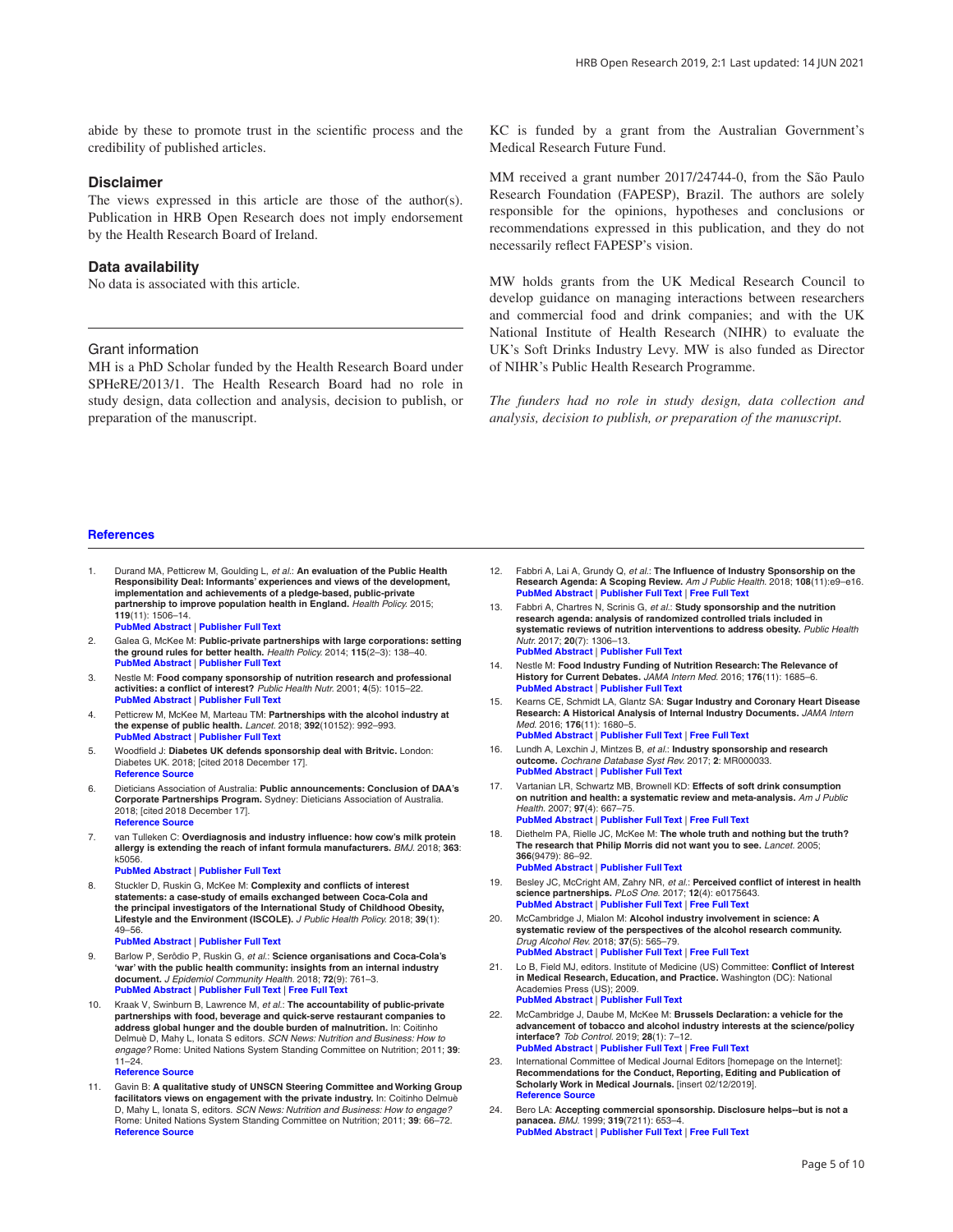- <span id="page-5-0"></span>25. Goldberg DS: **The shadows of sunlight: Why disclosure should not be a priority in addressing conflicts of interest.** *Public Health Ethics.* 2018. **[Publisher](http://dx.doi.org/10.1093/phe/phy016) Full Text**
- 26. Capps B: **Can a good tree bring forth evil fruit? The funding of medical research by industry.** *Br Med Bull.* 2016; **118**(1): 5–15. **PubMed [Abstract](http://www.ncbi.nlm.nih.gov/pubmed/27151955)** | **[Publisher](http://dx.doi.org/10.1093/bmb/ldw014) Full Text** | **[Free](http://www.ncbi.nlm.nih.gov/pmc/articles/5127422) Full Text**
- 27. Cain D, Loewenstein G, Moore D: **The dirt on coming clean: Perverse effects of disclosing conflicts of interest.** *J Legal Stud.* 2005; **34**(1): 1–25. **[Publisher](http://dx.doi.org/10.1086/426699) Full Text**
- 28. Laving AR, Hussain SR, Atieno DO: **Overnutrition: Does Complementary Feeding Play a Role?** *Ann Nutr Metab.* 2018; **73 Suppl 1**: 15–8. **PubMed [Abstract](http://www.ncbi.nlm.nih.gov/pubmed/30196296)** | **[Publisher](http://dx.doi.org/10.1159/000490088) Full Text**
- 29. Nestlé Nutrition Institute: **Terms and Conditions.** 2018; [cited 2018 December 17]. **[Reference](https://www.nestlenutrition-institute.org/country/id/general/terms-and-conditions) Source**
- 30. Changing Markets Foundation: **Milking It: How milk formula companies putting profits before science.** Utrecht: Changing Markets Foundation; 2017. **[Reference](https://changingmarkets.org/wp-content/uploads/2017/10/Milking-it-Final-report-CM.pdf) Source**
- 31. IBFAN-ICDC: **11th Global Monitoring Report, Breaking the rules, Stretching the rules.** Penang: IBFAN-ICDC; 2017. **[Reference](https://www.ibfan-icdc.org/ibfan-icdc-launches-its-11th-global-monitoring-report-breaking-the-rules-stretching-the-rules-2017/) Source**
- 32. Koletzko B, Bhutta ZA, Cai W, *et al.*: **Compositional requirements of follow-up formula for use in infancy: recommendations of an international expert group**

**coordinated by the Early Nutrition Academy.** *Ann Nutr Metab.* 2013; **62**(1): 44–54. **PubMed [Abstract](http://www.ncbi.nlm.nih.gov/pubmed/23258234)** | **[Publisher](http://dx.doi.org/10.1159/000345906) Full Text**

- 33. Haivas I, Schroter S, Waechter F, *et al.*: **Editors' declaration of their own conflicts of interest.** *CMAJ.* 2004; **171**(5): 475–6. **PubMed [Abstract](http://www.ncbi.nlm.nih.gov/pubmed/15337729)** | **[Publisher](http://dx.doi.org/10.1503/cmaj.1031982) Full Text** | **[Free](http://www.ncbi.nlm.nih.gov/pmc/articles/514645) Full Text**
- 34. Bauchner H, Fontanarosa PB, Flanagin A: **Conflicts of Interests, Authors, and Journals: New Challenges for a Persistent Problem.** *JAMA.* 2018; **320**(22): 2315–8. **PubMed [Abstract](http://www.ncbi.nlm.nih.gov/pubmed/30422174)** | **[Publisher](http://dx.doi.org/10.1001/jama.2018.17593) Full Text**
- 35. Beasley A, Amir LH: **Policy on infant formula industry funding, support or sponsorship of articles submitted for publication.** *Int Breastfeed J.* 2007; **2**: 5. **PubMed [Abstract](http://www.ncbi.nlm.nih.gov/pubmed/17341315)** | **[Publisher](http://dx.doi.org/10.1186/1746-4358-2-5) Full Text** | **[Free](http://www.ncbi.nlm.nih.gov/pmc/articles/1821317) Full Text**
- 36. Collins M: **PubMed Updates March 2017.** *NLM Tech Bull.* 2017; (415): e2. **[Reference](https://www.nlm.nih.gov/pubs/techbull/ma17/ma17_pm_update.html) Source**
- 37. Serôdio PM, McKee M, Stuckler D: Coca-Cola a model of transparency in<br>research partnerships? A network analysis of Coca-Cola's research funding **(2008-2016).** *Public Health Nutr.* 2018; **21**(9): 1594–607. **PubMed [Abstract](http://www.ncbi.nlm.nih.gov/pubmed/29560842)** | **[Publisher](http://dx.doi.org/10.1017/S136898001700307X) Full Text** | **[Free](http://www.ncbi.nlm.nih.gov/pmc/articles/5962884) Full Text**
- 38. CEDAR: **Diet research food industry project.** Cambridge: CEDAR. 2018; [cited 2018 December 17]. **[Reference](http://www.cedar.iph.cam.ac.uk/research/dietary-public-health/food-systems-public-health/diet-research-food-industry-project/) Source**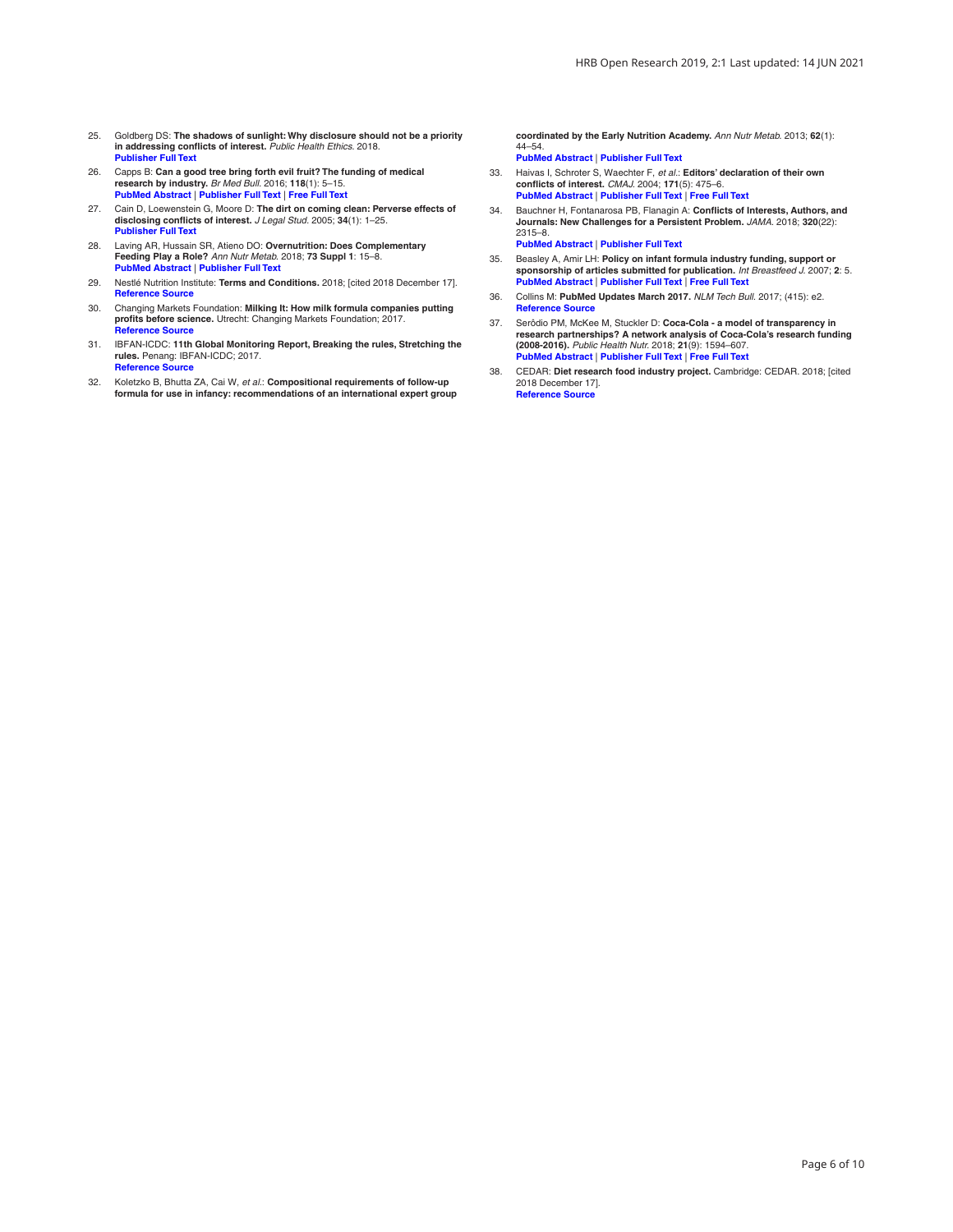# **Open Peer Review**

## **Current Peer Review Status:**

**Version 1**

Reviewer Report 11 February 2019

<https://doi.org/10.21956/hrbopenres.13963.r26491>

**© 2019 Margetts B.** This is an open access peer review report distributed under the terms of the [Creative](https://creativecommons.org/licenses/by/4.0/) [Commons Attribution License](https://creativecommons.org/licenses/by/4.0/), which permits unrestricted use, distribution, and reproduction in any medium, provided the original work is properly cited.



## **Barrie Margetts**

Faculty of Medicine, University of Southampton, Southampton, UK

This is a very a timely and well written article that highlights a key issue in research. Stronger guidance for journals (and funding and reporting in general) is key to a clearer objective evidence base, upon which decisions for action can be made. I thought, but could not find the email links, that PubMed had agreed to include COI declarations in their abstracts - it would be good to check this out and add if confirmed.

I have no substantive comments; one minor- WHO uses organization (not s).

# **Is the rationale for the Open Letter provided in sufficient detail?**

Yes

### **Does the article adequately reference differing views and opinions?**

Yes

## **Are all factual statements correct, and are statements and arguments made adequately supported by citations?**

Yes

## **Is the Open Letter written in accessible language?**

Yes

## **Where applicable, are recommendations and next steps explained clearly for others to follow?**

Yes

*Competing Interests:* For complete transparency, I am a Trustee of Firststeps nutrition, which is run by one of the authors. I have not discussed this paper with any of the authors, but feel I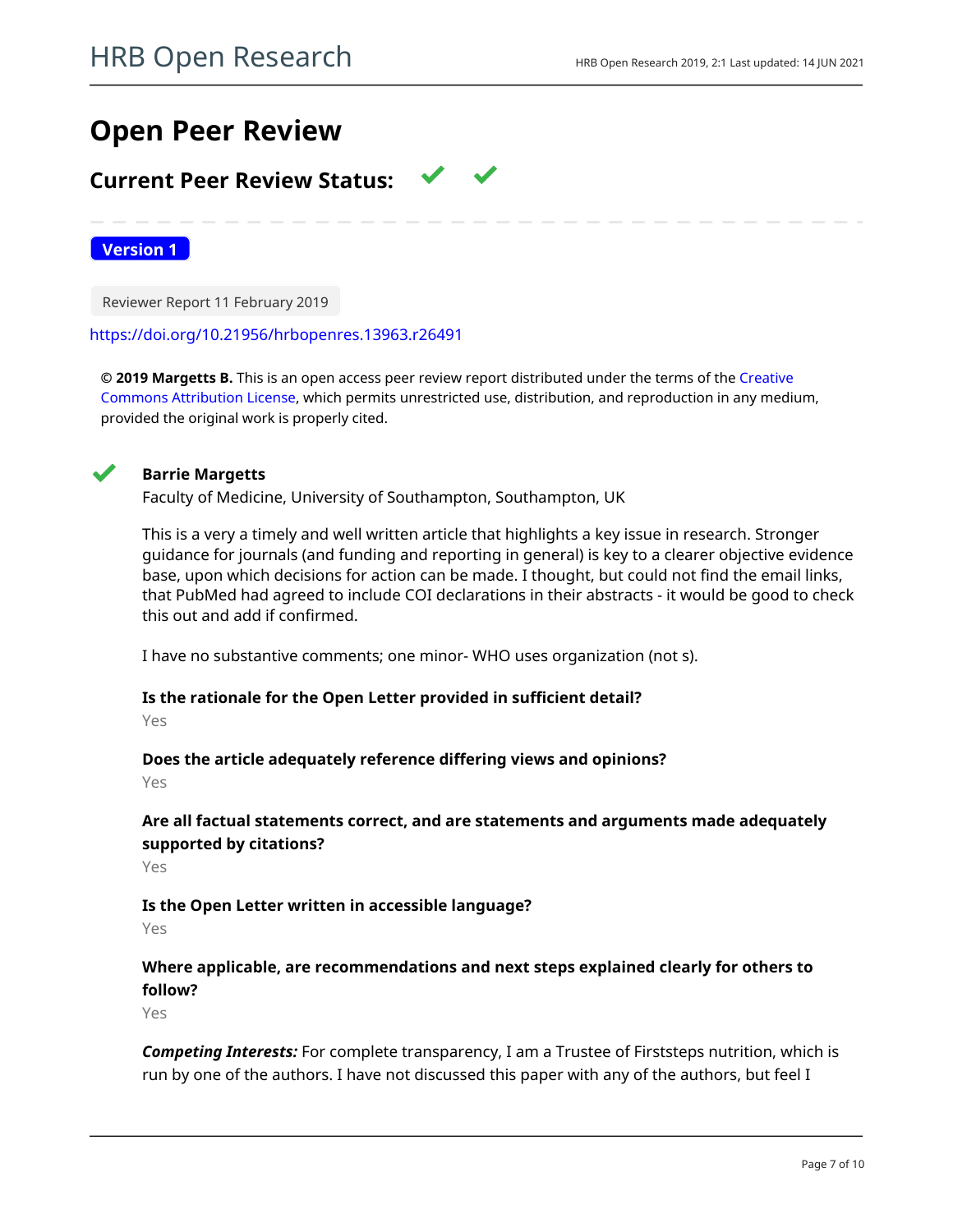should inform the readers.

*Reviewer Expertise:* Public Health Nutrition

**I confirm that I have read this submission and believe that I have an appropriate level of expertise to confirm that it is of an acceptable scientific standard.**

Author Response 11 Feb 2019

**Marita Hennessy**, NUI Galway, Galway, Ireland

Dear Professor Margetts

Thank you for reviewing our open letter, and for your positive feedback. I have sourced confirmation regarding the addition of COI declarations by PubMed (https://www.nlm.nih.gov/pubs/techbull/ma17/ma17\_pm\_update.html) and will add details to a revised version of the manuscript.

Best wishes Marita

*Competing Interests:* No competing interests were disclosed.

Reviewer Report 04 February 2019

### <https://doi.org/10.21956/hrbopenres.13963.r26488>

**© 2019 Amir L.** This is an open access peer review report distributed under the terms of the [Creative Commons](https://creativecommons.org/licenses/by/4.0/) [Attribution License](https://creativecommons.org/licenses/by/4.0/), which permits unrestricted use, distribution, and reproduction in any medium, provided the original work is properly cited.



## **Lisa H. Amir**

Judith Lumley Centre, La Trobe University, Melbourne, Vic, Australia

This letter summarises recent events in which companies involved in manufacturing food and drink products have provided funding for public health organisations or research leading to outcries and media attention. The authors argue that since this type of funding can influence the direction taken by organisations/researchers, relationships with industry funders must be more transparent.

Abstract - 2<sup>nd</sup> last sentence: "can impact on research findings" – you could add "and interpretations" or similar.

Letter – 6<sup>th</sup> paragraph: first sentence needs a ref for ICJME quidelines.

Last sentence of this paragraph needs rewording of "its significance" which is confusing, to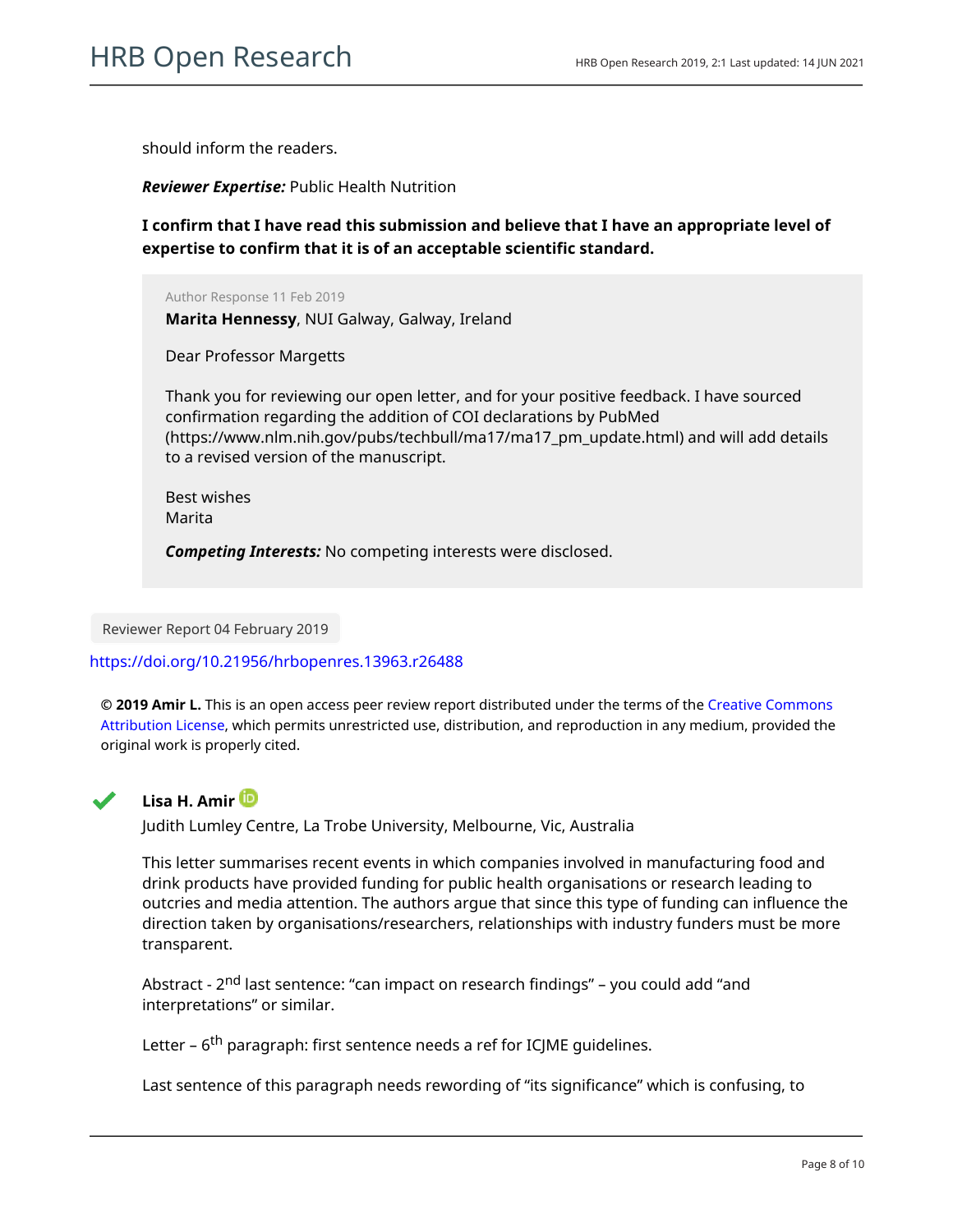something like "the influence of funding on research reporting".

7<sup>th</sup> paragraph: COI, personal communications. Should the name of the editor and/or date of personal communications be included here?

Another thought – it seems to me that public health journals could take a stance on these issues. As the founding editor of the *International Breastfeeding Journal,* I decided not to publish research that had been funded by infant formula manufacturers, as explained in this editorial<sup>[1](jar:file:/work/f1000research/webapps/ROOT/WEB-INF/lib/service-1.0-SNAPSHOT.jar!/com/f1000research/service/export/pdf/#rep-ref-26488-1)</sup>. Over the years, I have rejected a number of papers funded by dairy companies and infant food manufacturers prior to inviting peer reviewers. This decision has not always been popular, but it has saved reviewers and readers having to decide whether the research findings being considered for publication or published in this journal have been influenced by funding.

## **References**

1. Beasley A, Amir L: Policy on infant formula industry funding, support or sponsorship of articles submitted for publication. *International Breastfeeding Journal*. 2007; **2** (1). [Publisher Full Text](https://doi.org/10.1186/1746-4358-2-5)

**Is the rationale for the Open Letter provided in sufficient detail?** Yes

**Does the article adequately reference differing views and opinions?**

Yes

**Are all factual statements correct, and are statements and arguments made adequately supported by citations?**

Yes

**Is the Open Letter written in accessible language?**

Yes

## **Where applicable, are recommendations and next steps explained clearly for others to follow?**

Yes

*Competing Interests:* No competing interests were disclosed.

*Reviewer Expertise:* Breastfeeding research.

**I confirm that I have read this submission and believe that I have an appropriate level of expertise to confirm that it is of an acceptable scientific standard.**

Author Response 12 Feb 2019

**Marita Hennessy**, NUI Galway, Galway, Ireland

Dear Dr Amir